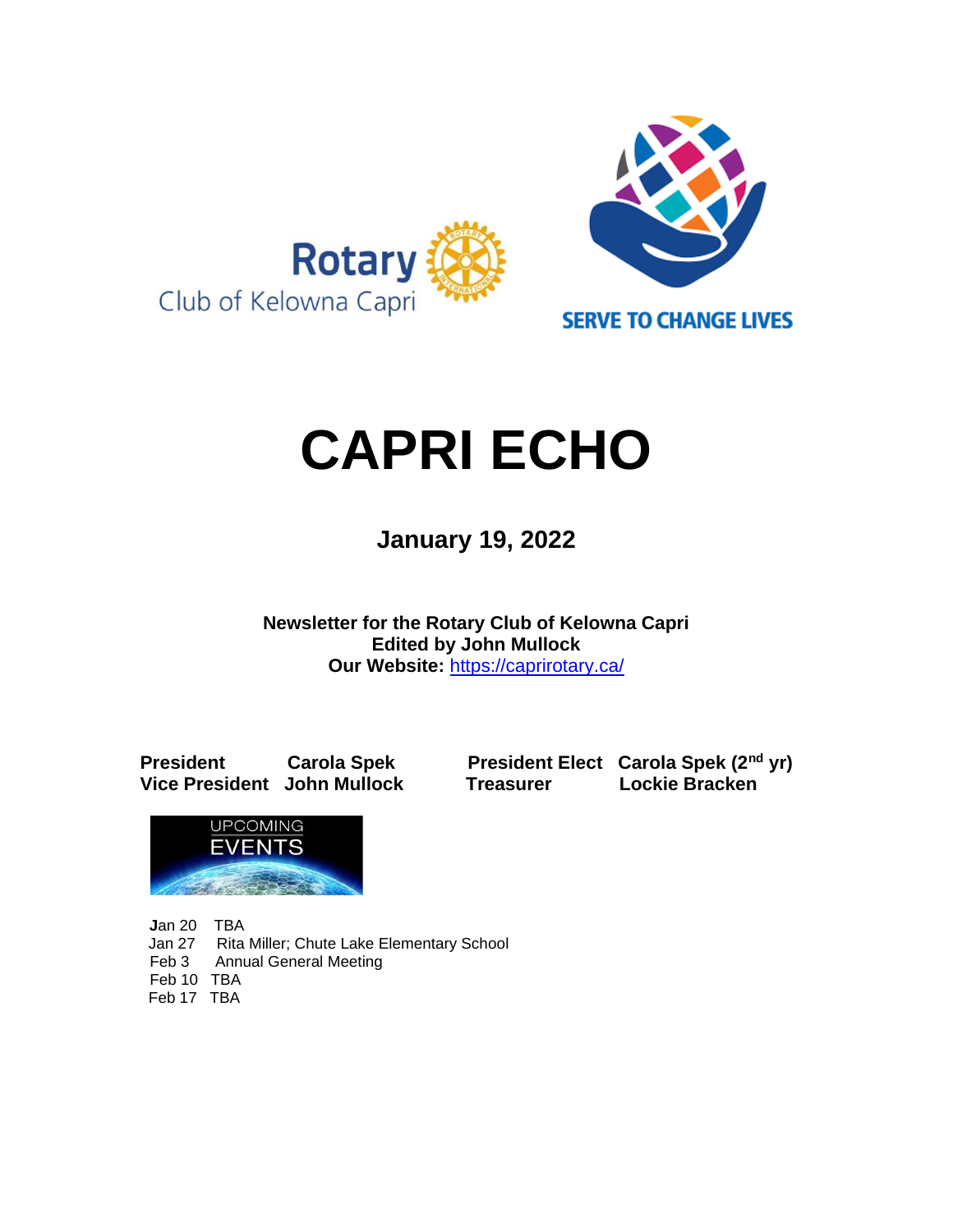#### **WEEK'S ZOOM MEETING**

The last ZOOM meeting was on January 13<sup>th</sup>



[https://www.dropbox.com/s/4n5dphm1b9vji6z](https://www.dropbox.com/s/4n5dphm1b9vji6z/Rotary%20Club%20of%20Kelowna%20Zoom%20Meeting%20January%2013.mp4?dl=0) [/Rotary%20Club%20of%20Kelowna%20Zoo](https://www.dropbox.com/s/4n5dphm1b9vji6z/Rotary%20Club%20of%20Kelowna%20Zoom%20Meeting%20January%2013.mp4?dl=0) [m%20Meeting%20January%2013.mp4?dl=0](https://www.dropbox.com/s/4n5dphm1b9vji6z/Rotary%20Club%20of%20Kelowna%20Zoom%20Meeting%20January%2013.mp4?dl=0)



**sun-gazing.com**<br>INF IN ITY

#### **SIGNS SIGNS EVERYWHERE THERE'S SIGNS**



## **WHEN LEAVING THE HOUSE...**

2019: **KEYS, PHONE, PURSE/WALLET** 

2020: KEYS, PHONE, PURSE/WALLET, MASK, HAND SANITIZER, SAMURAI SWORD, GARLIC, SALT, WRITTEN WILL, SILVER, **RABBITS FOOT, HORNET REPELLENT, STRESS BALL, MARTIAL ARTS ABILITIES, HOLY WATER...** 

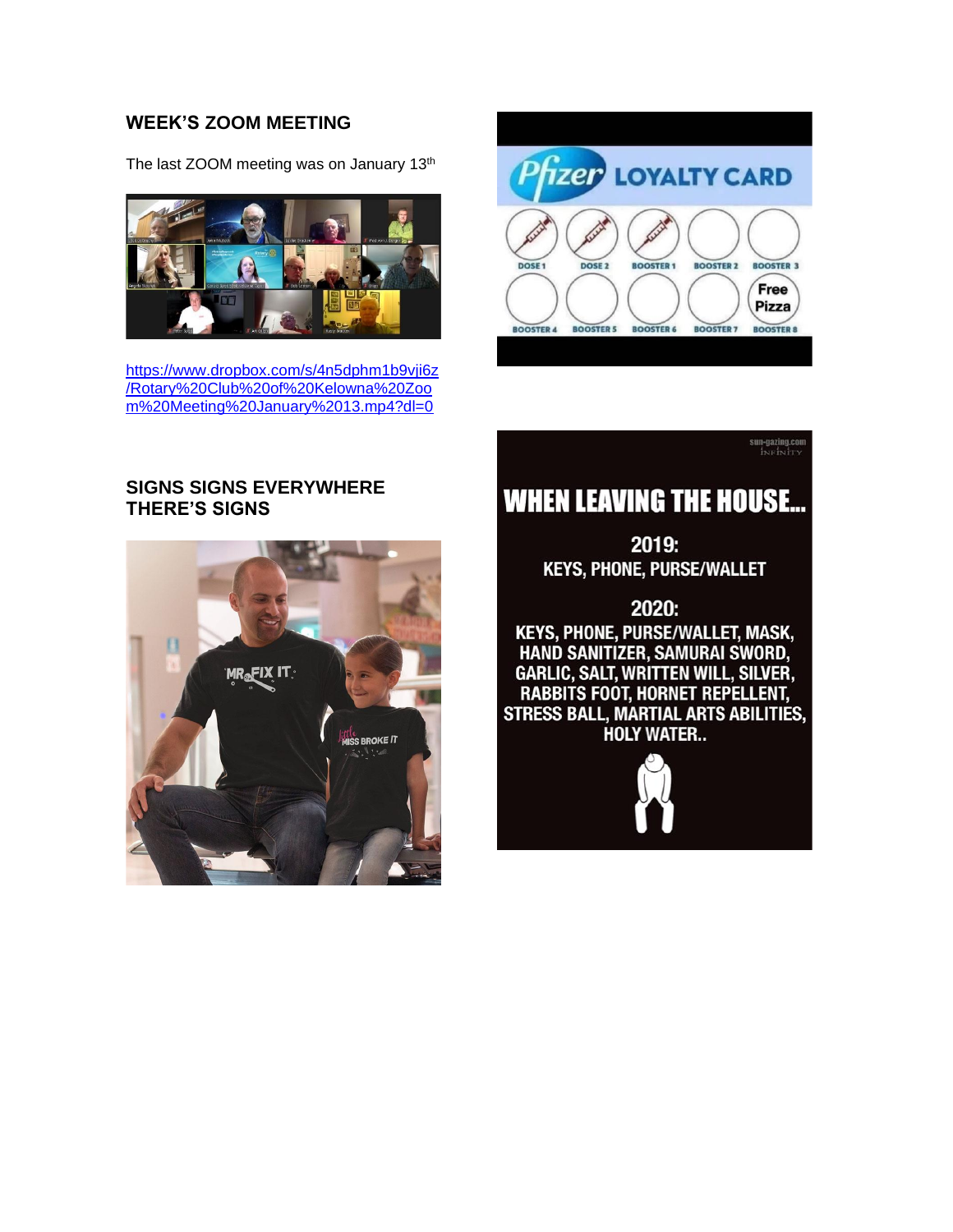



Join us on February 23, 2022 **Rotary** https://tinyurl.com/TRF-2022

**Joint Meeting with RC Okanagan-Mission –** no date set yet.

#### **Rotary District 5060 Websites –**

District <https://portal.clubrunner.ca/50005>

Videos <https://vimeo.com/rotary5060>

#### **THIS WEEK'S REGULAR MEETING**



Thursday, January 20<sup>th</sup> at 7 pm. Meeting will be on Zoom due to covid restrictions.



**RC Capri Peace Club -** No news for this issue



No news for this issue

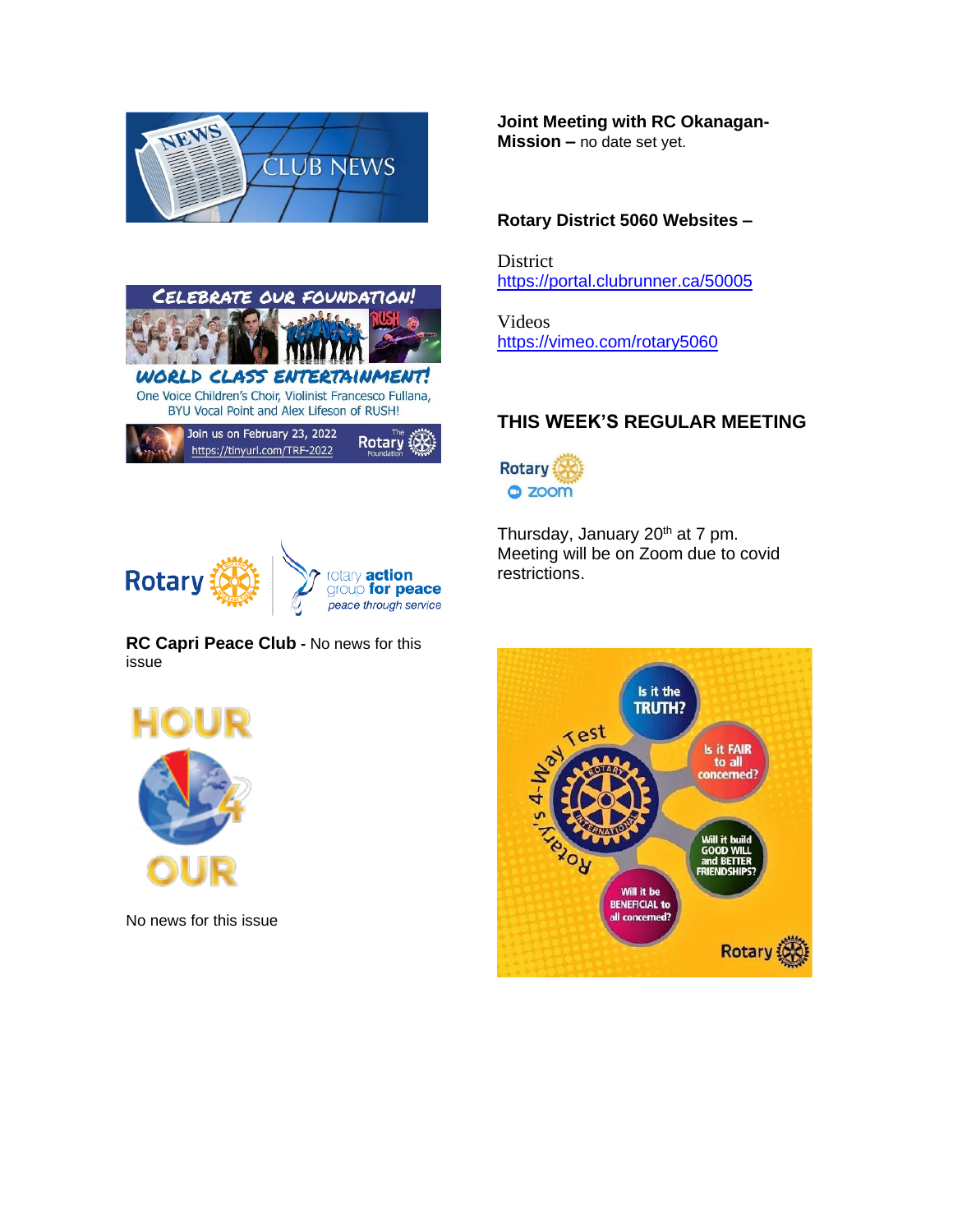#### **HUMOUR**



So cool, the Tooth Fairy was drunk last night!!!

How did you meet your husband?

> I'm a pharmacist, he come in to buy condoms, asked for XXXXXL And only after we got married I realised that he stutters...



When you're trying to read just one chapter in your book, but your kids and husband all want to tell you every detail of everything they've ever done since birth.



#### **GUEST SPEAKER**



This evening's speaker was Angela Stadnyk who is the Volunteer Coordinator for the Salvation Army in Kelowna.





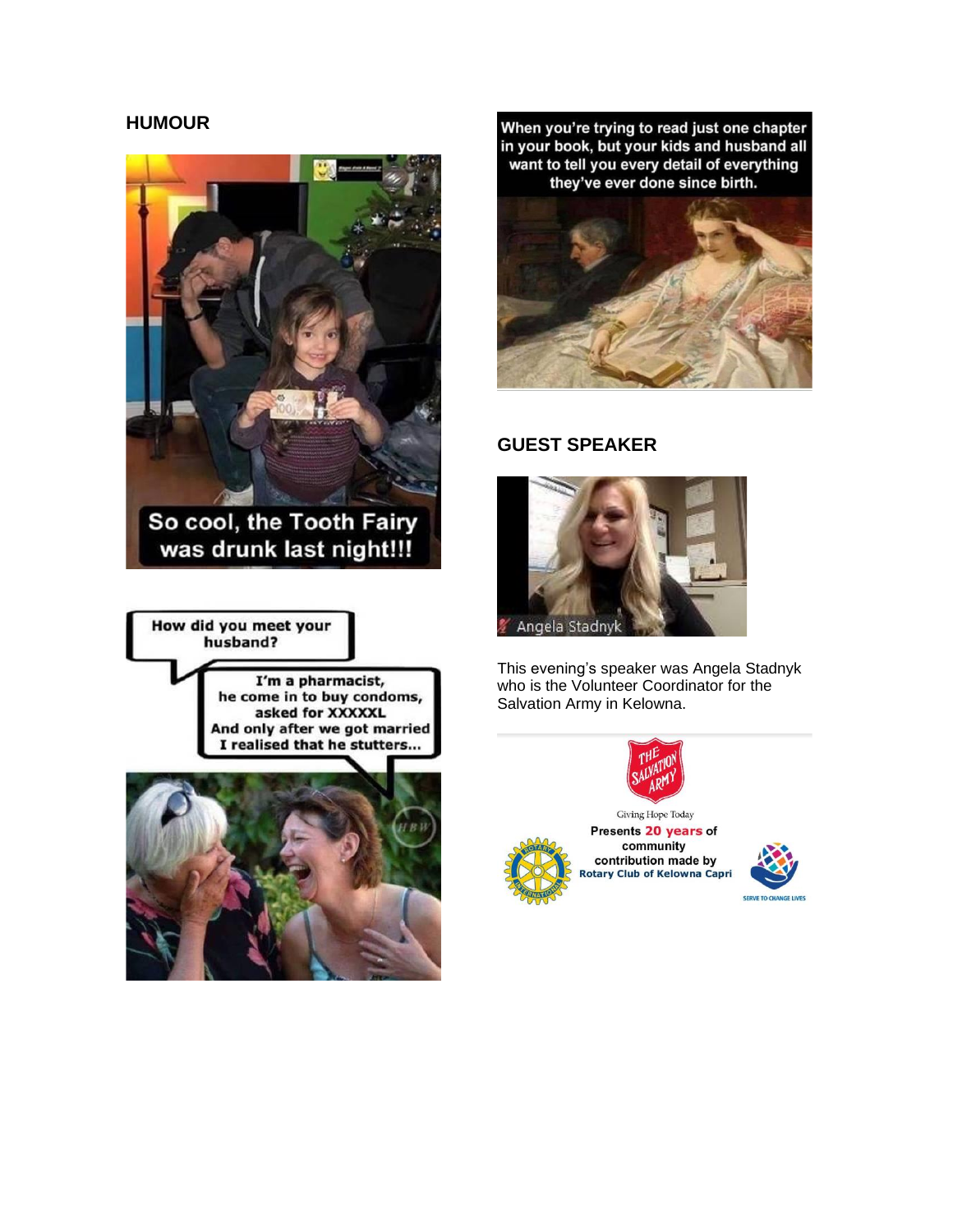#### **General Overall 2021 Community & Christmas Service**

61% Increase in demand for services in 2020, with an additional 24% demand increase for the 2021 year. This increase in need is for services such as back-to-school backpack program, food hampers, household necessities, emergencies, clothing vouchers, programs, etc. Here are some numbers for November 2021 vs November 2020, which already felt the increase in demand for services:

November 2020: Households served-229 Individual guests served-609 15% Increase November 2021: Households served-263 Individual guests served-756 24% Increase

RC Kelowna Capri has long staffed A Christmas Kettle. As our membership declined, we have had to staff fewer kettles on fewer days, but we still strive to answer the call.

This year's results can be seen below.

As in many years past, It's been an honour to journey alongside you. Your continued efforts assure the community is well equipped and cared for. We cannot thank you enough as it's the facilities. If you would like an<br>in-depth look at the various services w folks like you who make our mission possible tide followed by a r The Salvation Army Mission Statement<br>The Salvation Army exists to share the love of Jesus Christ,<br>meet human needs and be a transforming influence in the<br>communities of our world. a do lot un los Many blessings to **Rotary Club of Kelowna Capri** 

### **GALLERY**



*Mother Earth by Deb Weiser (USA) www.dkwgallery.com*

**TipTaps Donations** 17 Total Tr  $=$  \$21.5 00 5 Declined Transactions = \$25.00 Approved Transactions = \$190.00 2021: Grand Total of \$1789.00 **Raised by Rotary Club** of Kelowna Capri **CONTROLLATE CAPT**<br>through our Kettle campaign,<br>rectly contributing to the Sharin<br>istmas Blessings Hamper Progr.<br>We thank you immensely!

Angela ended her presentation with a thank you to the club.



*The composer by Yesterdawn - Andrea Effuluge (Antarctica)*  www.youtube.comuserphoenixfeather1994